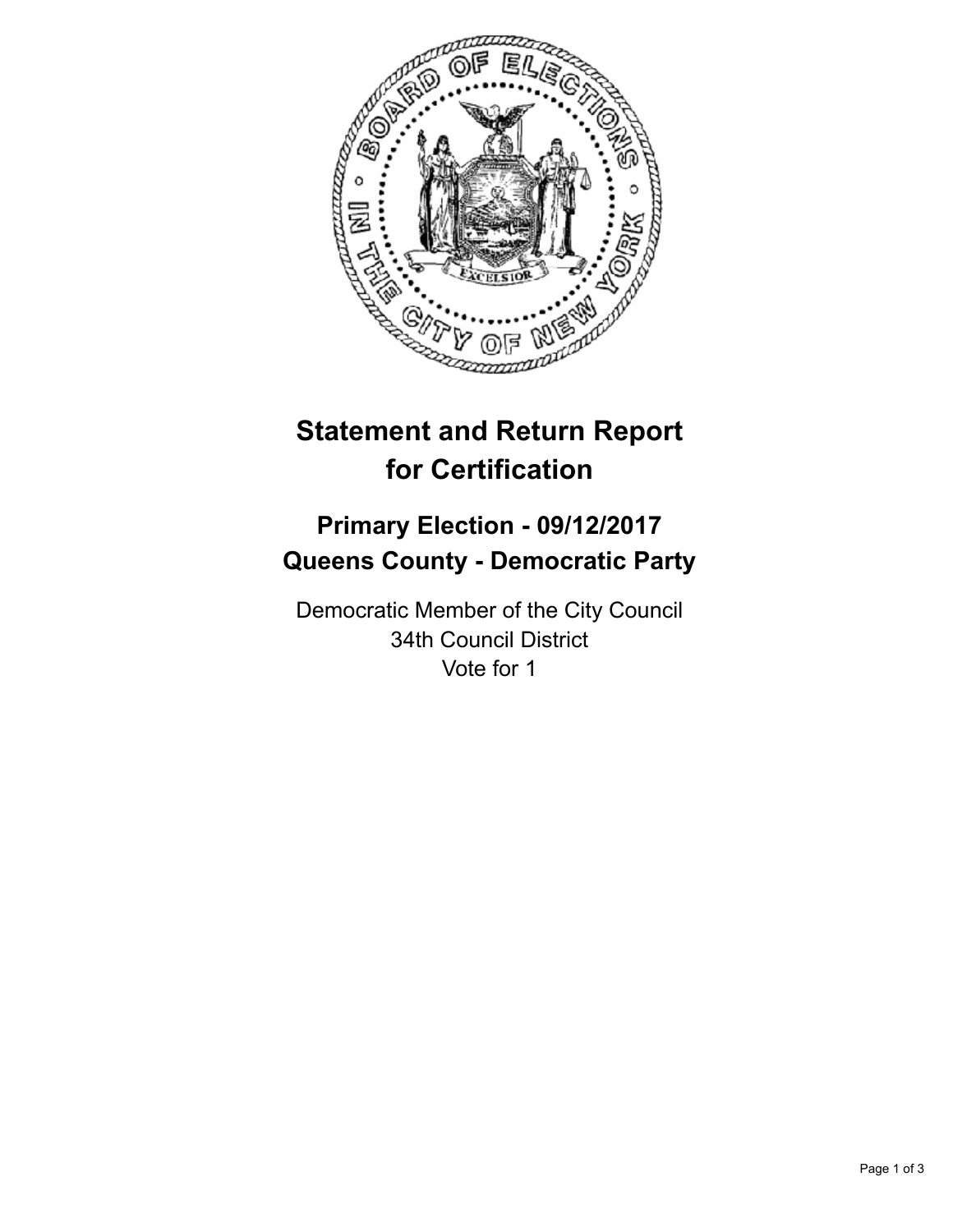

#### **Assembly District 37**

| <b>PUBLIC COUNTER</b>                                    | 403 |
|----------------------------------------------------------|-----|
| <b>MANUALLY COUNTED EMERGENCY</b>                        | 0   |
| ABSENTEE / MILITARY                                      | 3   |
| AFFIDAVIT                                                | 14  |
| <b>Total Ballots</b>                                     | 420 |
| Less - Inapplicable Federal/Special Presidential Ballots | 0   |
| <b>Total Applicable Ballots</b>                          | 420 |
| <b>TOMMY TORRES</b>                                      | 132 |
| <b>ANTONIO REYNOSO</b>                                   | 274 |
| ELIZABETH CROWLEY (WRITE-IN)                             |     |
| JILLIAN KAUFMAN (WRITE-IN)                               |     |
| <b>Total Votes</b>                                       | 408 |
| Unrecorded                                               | 12  |

#### **Assembly District 38**

| <b>PUBLIC COUNTER</b>                                    | 665 |
|----------------------------------------------------------|-----|
| <b>MANUALLY COUNTED EMERGENCY</b>                        | 0   |
| <b>ABSENTEE / MILITARY</b>                               | 3   |
| <b>AFFIDAVIT</b>                                         | 12  |
| <b>Total Ballots</b>                                     | 680 |
| Less - Inapplicable Federal/Special Presidential Ballots | 0   |
| <b>Total Applicable Ballots</b>                          | 680 |
| <b>TOMMY TORRES</b>                                      | 221 |
| <b>ANTONIO REYNOSO</b>                                   | 438 |
| ELIZABETH CROWLEY (WRITE-IN)                             | 1   |
| FRANCISCO MOYA (WRITE-IN)                                | 1   |
| UNATTRIBUTABLE WRITE-IN (WRITE-IN)                       | 2   |
| <b>Total Votes</b>                                       | 663 |
| Unrecorded                                               | 17  |